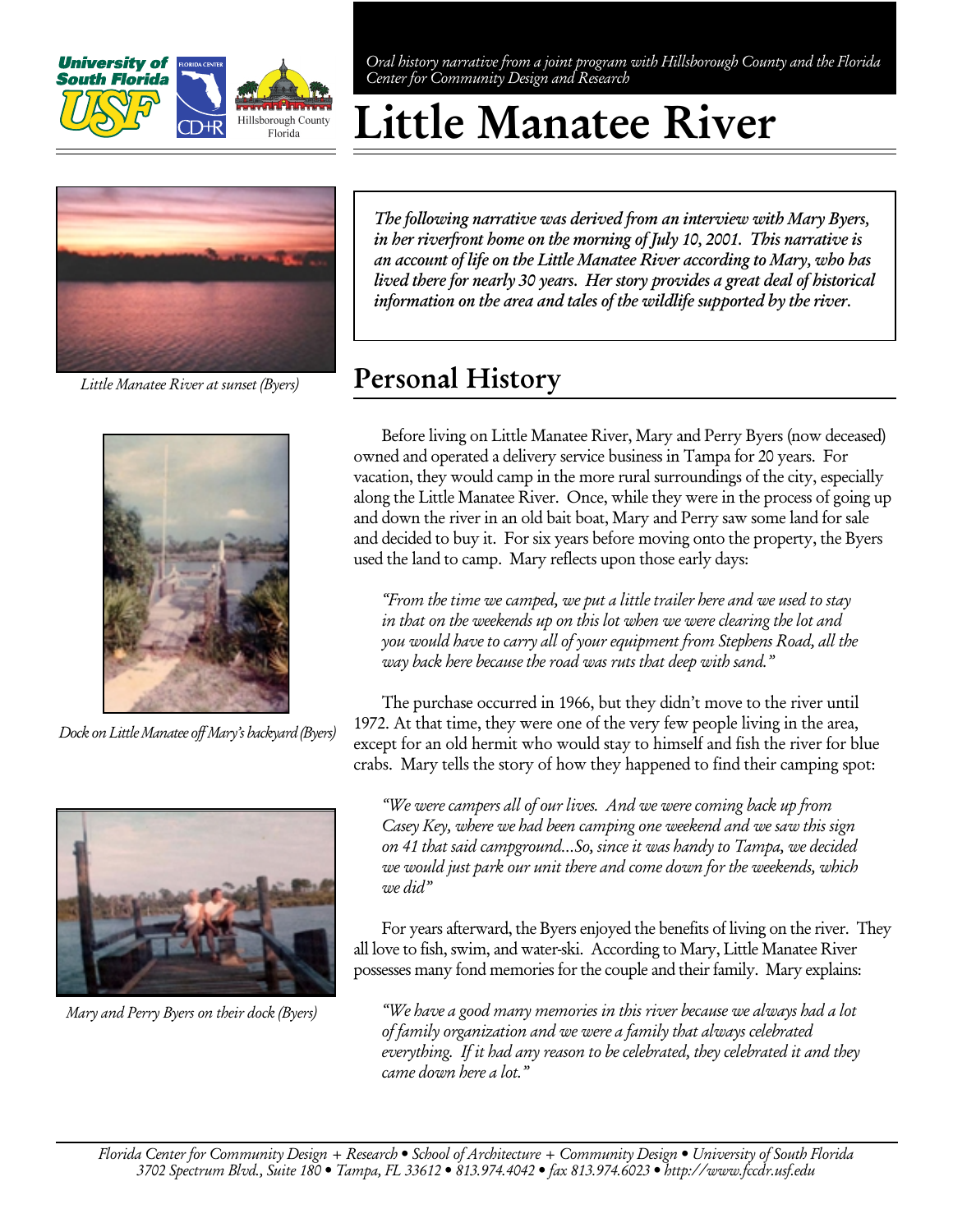# History/Information



Perry sailing on the Little Manatee River (Byers)

Little Manatee River runs along southern Hillsborough County, slightly dipping for a brief time into Manatee County, ending at Bahia Beach where it flows into Tampa Bay. Mary says much of the area along the river is swamp and bayou. In 1982, with the help of an environmental group called Manasota 88, Little Manatee was designated an Outstanding Florida Water. According to Mary, Little Manatee is tidally controlled and although the river is fresh water, it becomes brackish as it nears Tampa Bay. Mary describes the river as follows:

"The river is ever-changing. It's a wonderful thing to look at because you never see a river that is ever the same. There are some beautiful sunrises that you get over here. It's a pleasant place to live. It really is."

Mary believes that the river supports massive amounts of wildlife, both floral and faunal. However, she reported that both the amount and type of wildlife has decreased over the years. In terms of flora, Mary reports seeing hyacinths, hydrilla, and the imported Brazilian pepper tree. As for fauna, Mary reported foxes, raccoons, possums, and otters as abundant at the time of the interview. Mary shares her affection for the otter:

"The otters are still around…They're putting in a golf course down there and right beyond where they've finished the golf course is an otter track. At times the otters will go tracking across there with their young and they're just as cute as can be. They used to be over on the island…they would just be frolicking and playing. They were river otters and they were having a wonderful time."

Over the years, Mary has also seen snook, catfish, redfish, manatees, alligators, and black snakes in the river. She discusses the manatee that seems to be harder and harder to spot these days:

"The manatee used to come up the river and on occasion we still see one. Once, one had a baby over there… a little baby manatee. And you'd hear them at night because they clean the shoreline, in other words, anything that is leafy and green, they would snort it up and you would hear them down there snuffing away."

Animals prominent in the past, but rarely seen today are wild cats like panthers and bobcats, and two kinds of birds – the whippoorwill and the towhee bird. Also down in numbers are the blue crabs. Mary reports:

"We don't get a lot of blue crabs anymore. They still put crab traps out, but they take everything. If they would just take the male crabs, it would be all right, but they take the females and everything else. We used to get some pretty good size blue crabs."

Historical investigation of the Little Manatee River yields a deep past. Native Americans called the Uzita occupied the banks and were met by early Spanish explorers in the  $15<sup>th</sup>$  Century<sup>1</sup>. More recent and traditional land use along the river, at least the part where Mary Byers lives, was primarily agricultural, particularly citrus groves and cattle ranches. Amazingly, this use continues today.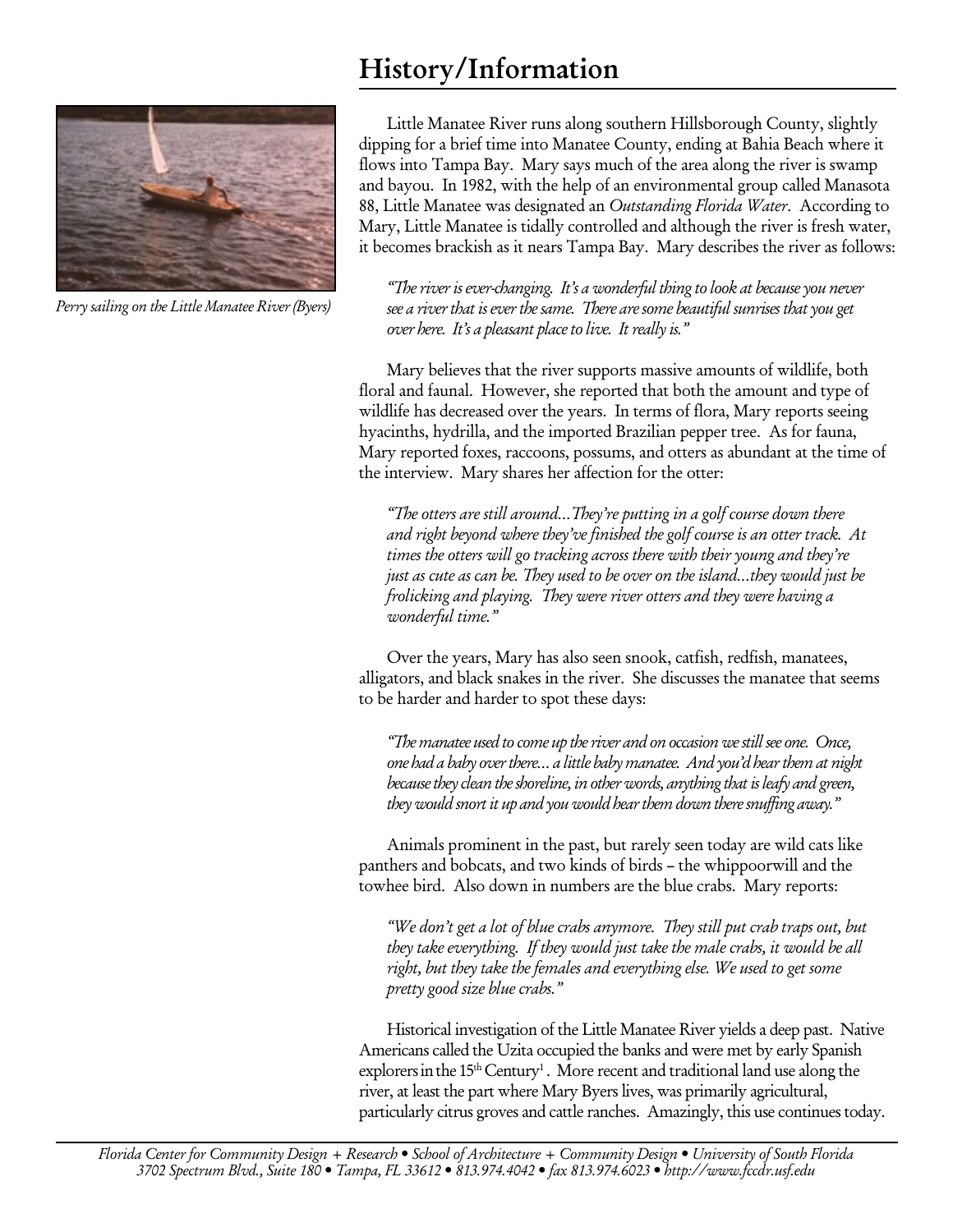

Mary Byers grandson sailing the Little Manatee River on his home made sail boat, the SS Minnow (Byers)

#### Development

There is relatively little development – both residential and commercial along the Little Manatee River, at least where Mary Byers lives. Along the strip of land she lives on, there is a fairly even mix of trailers and houses totaling anywhere from 25 to 30 according to Mary. The original owner of the strip of land on which Mary lives is unknown, but by the 1960s, the land was owned by a man named Willy Wells. Mary reports:

"He and his wife Imogene were the first to build a house down here and then he put this land up for sale."

According to county consultants from PBS&J, about half of the land along the river is used for agriculture, primarily pastureland, citrus groves, and tomato farms. Thirteen percent is considered urban development and the rest is natural wetlands and untouched land<sup>2</sup>. The only major towns along its coast are Wimauma, Sun City, Sun City Center, and Ruskin. From such statistics and reports by Mary Byers, it seems the Little Manatee River one of the least developed rivers in Hillsborough County.

The Environmental Lands Acquisition Protection program or ELAP is a group that has bought land along the Little Manatee for preservation purposes. According to Mary, ELAP just recently purchased more acreage with intent to buy more. The goal of ELAP is to preserve the land and river running through Mary's backyard. Certainly, the Byers did their share of preservation. Mary tells:

"Of course we've left the yard as wilderness. We've tried to not clear much because I like the idea of trees. Trees are the most important things in Florida."

However, despite some residential development and a new golf course, Mary raised few concerns related to development issues. One developmental concern of Mary's is the noise created by Interstate 75 that was put in a few years ago, but this minor inconvenience is far outweighed by the peacefulness, solitude, and inspiration the river continues to provide Mary.